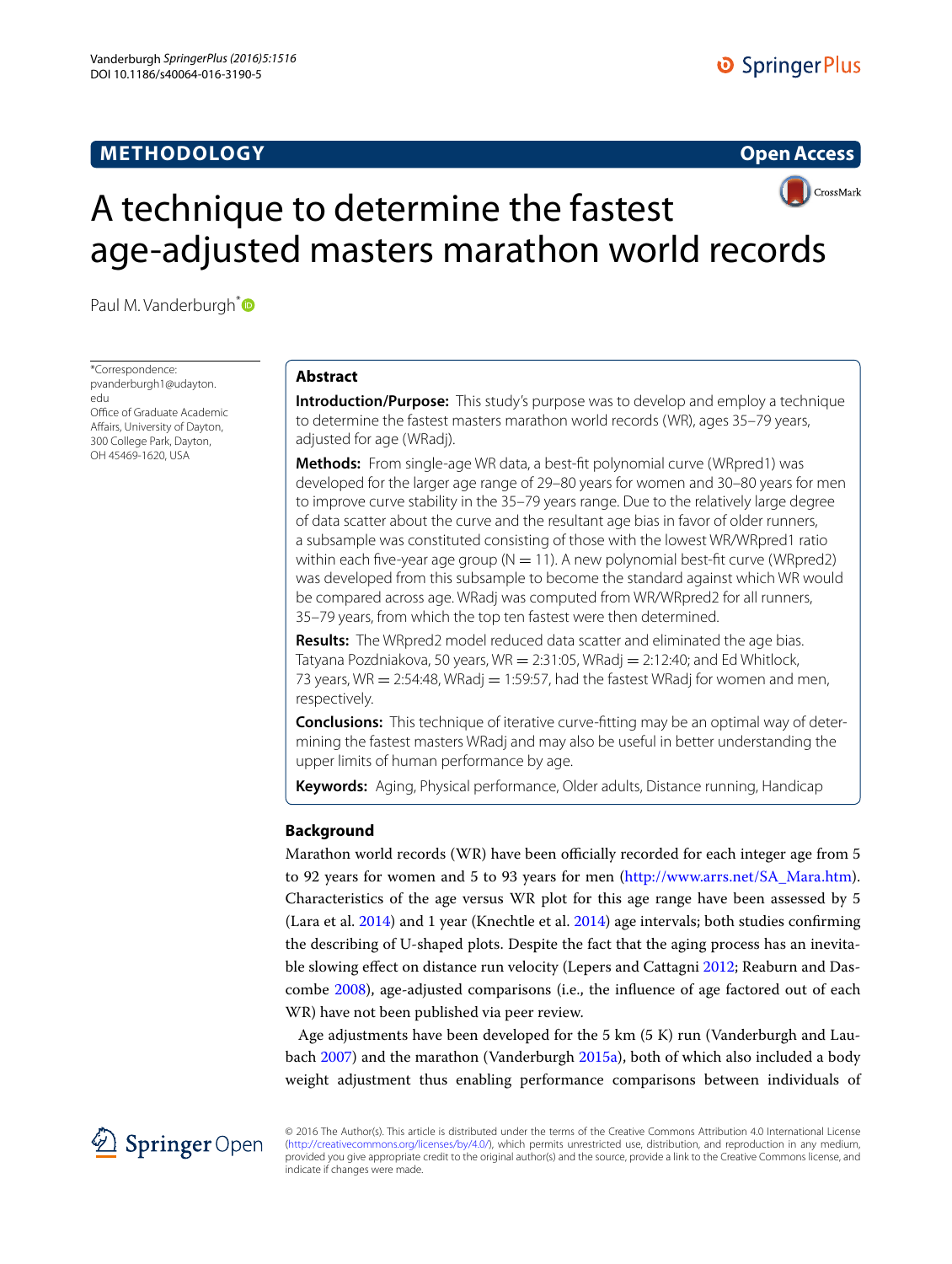different age and body weight within sex. The 5 K model was later validated for recreational runners by Crecelius et al. [\(2008](#page-8-6)) who also controlled for body composition and effort. Its age adjustment was developed from the empirically based linear relationship between age and  $VO_{2peak}$ , controlling for the confounding effects of body composition and self-reported physical activity (Jackson et al. [1995,](#page-8-7) [1996](#page-8-8)). The marathon model's age adjustment, validated empirically (Vanderburgh [2015a\)](#page-8-5), was based on deviations from age group WR, a technique also used to examine the validity of the popular Boston Marathon qualifying times (Vanderburgh [2013\)](#page-8-9).

Determination of the fastest age-adjusted masters marathon WR (WRadj) also relies on age adjustments. The linear technique used in the 5 K model (Vanderburgh and Laubach [2007\)](#page-8-4) is incongruent with the age versus WR curvilinear trend for marathon runners between 18 and 80 years (Vanderburgh [2015a](#page-8-5)). Furthermore, there are no published data for the correlation between  $VO_{2peak}$  and the marathon that include older runners. While the age adjustment used in the marathon model is based on the age versus WR best-fit curve, use of this as a standard to compare WR across age is problematic given the high degree of scatter about the curve especially in the older age groups (Vanderburgh [2015b\)](#page-8-10) which would virtually guarantee that the fastest WRadj would be among the oldest runners (further explained in the "[Methods](#page-2-0)" section).

Vanderburgh ([2015b](#page-8-10)) examined a double-iterative method to reduce such age-related scatter for WR marathon holders. It essentially involved deleting all data points above the best-fit age versus WR curve (the slowest age-adjusted WR), re-fitting the best-fit polynomial, then again deleting those above the curve to generate the final curve from which WR comparisons were made. The limitation of this method was that resultant data points, from which the standard best-fit curve would be developed, were unevenly distributed across the age range. This left large age gaps within which there were no WR performances (e.g., ranges with no data points after the second iteration: women: 29–47 years and men: 42–65 years). This would likely contribute to inaccuracies in the shape of an optimal best-fit polynomial curve.

Age-adjusted performances have been popularized by the World Masters Athletics organization (WMA), whose calculators are used to compare performances of multiple track and field events and distance runs, including the marathon [\(http://www.world](http://www.world-masters-athletics.org/laws-a-rules/appendixes-and-tables)[masters-athletics.org/laws-a-rules/appendixes-and-tables](http://www.world-masters-athletics.org/laws-a-rules/appendixes-and-tables)). Official WMA calculators are found at <http://www.howardgrubb.co.uk/athletics/wmalookup15.html> [cited 2 Jan 2016]. Derivations of the official standards are found at [http://www.runscore.com/Alan/](http://www.runscore.com/Alan/AgeGrade.html) [AgeGrade.html](http://www.runscore.com/Alan/AgeGrade.html) [cited 2 Jan 2016]. Though approved by the WMA for event-wide use these standards have not been validated via published peer-review. While current age group WR performances were used to generate the curve-fitting that determines the WMA age standards, two potential methodological limitations are relevant.

First, the standard was formed by forcing the age versus age-standard marathon time curve to be faster at every age than the actual age-based WR. Age standard was defined as "what is believed to be the fastest possible time someone of that age can run for that distance." For example, the WMA age-standard for a woman of 63 years is 3:03:50; the actual world record at this age is 3:07:48. No explanation was offered regarding the precise determination of the age standard. Second, two women's WR for the ages of 49 and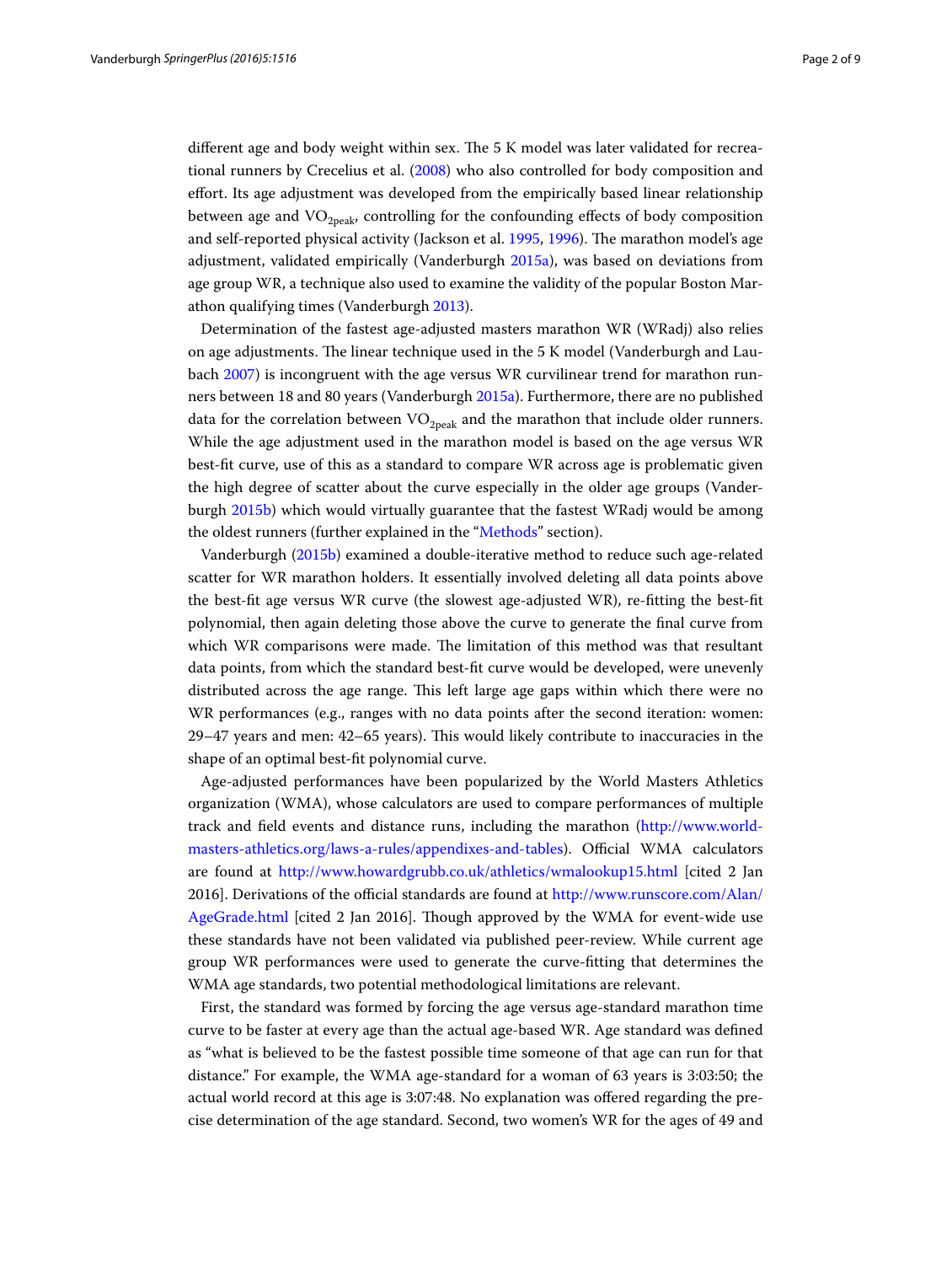50 were deleted because they appeared "too fast." No operational definition was provided for the threshold above which "too fast" could be ascertained.

Another method that might be considered for such modeling is the "convex hull" algorithm [\(http://mathworld.wolfram.com/ConvexHull.html](http://mathworld.wolfram.com/ConvexHull.html) [cited 2016 Aug 9]), which for this application, is essentially a method to determine the lowest (i.e., fastest WR) points in the age versus WR scatterplot. If each scatterplot point were a pin in a board, and a rubber band were stretched around the entire scatterplot and pulled toward to the top of the scatterplot, the pins that the rubber band touched would represent the lowest and, hence, the fastest WR. There are two limitations with this method, however. First, the model must include the youngest and the oldest age points, regardless of whether they are among the fastest WR. Second, the convex hull method can be unduly influenced by outliers which would contribute to large space within which no data points appear (analogous to the rubber band being "pulled" lower by an exceptional WR). This would contribute to a loss of precision regarding the shape of the resultant curve and an overestimation of the influence of outlier points.

Therefore, a more optimal method of determining the fastest WRadj was warranted. Such a technique should be empirically based on deviation from a best-fit age versus WR curve essentially free of the data scatter especially prominent among older runners and the scatterplot gaps at certain age ranges resulting from the convex hull or double-iterative method. This study's purpose then was to propose and employ a novel technique to determine the fastest masters (35–79 years) WRadj for men and women.

### <span id="page-2-0"></span>**Methods**

Subjects were current masters WR holders as officially recorded by the Association of Road Racing Statisticians [\(http://www.arrs.net/SA\\_Mara.htm](http://www.arrs.net/SA_Mara.htm)). Only WR on looped courses, where start and finish are in the same proximity, are indicated in this reference. As these data are in the public domain, informed consent was neither possible nor necessary. The university's institutional review board ruled that analyses of these data were exempt from review given the public nature of the data.

Though masters runners are those 35 years and older ([http://www.world-masters](http://www.world-masters-athletics.org/laws-a-rules/appendixes-and-tables)[athletics.org/laws-a-rules/appendixes-and-tables\)](http://www.world-masters-athletics.org/laws-a-rules/appendixes-and-tables), the age range for which the fastest WRadj would be determined in this study was 35–79 years for both sexes. The upper limit was chosen based on recent research on aging and the marathon (Lara et al. [2014](#page-8-0); Hunter and Stevens [2013;](#page-8-11) Ahmadyar et al. [2015](#page-8-12)) which used the same upper limit of 79 years due to very low participation rates at 80 years and older. Indeed, in the 2014 New York City Marathon (total number of finishers = 50,530), there were two women and 10 men 80 years or older ([http://web2.nyrrc.org/cgi-bin/start.cgi/mar-programs/](http://web2.nyrrc.org/cgi-bin/start.cgi/mar-programs/archive/archive_search.html) [archive/archive\\_search.html](http://web2.nyrrc.org/cgi-bin/start.cgi/mar-programs/archive/archive_search.html)). In the 2014 Chicago Marathon (total number of finish $ers = 40,602$ , there were no women and three men 80 years or older ([http://results.](http://results.chicagomarathon.com/2014/) [chicagomarathon.com/2014/\)](http://results.chicagomarathon.com/2014/). For determination of the standard curve, however, the 80 years WR of both sexes were added to contribute to a more valid estimate of the best-fit curve's shape especially at the oldest extreme. This was deemed appropriate as the 80 years WR were notably faster than those at 78 and 79 years. Importantly, and clearly a judgment call, WR above 80 years were not included given the fact that the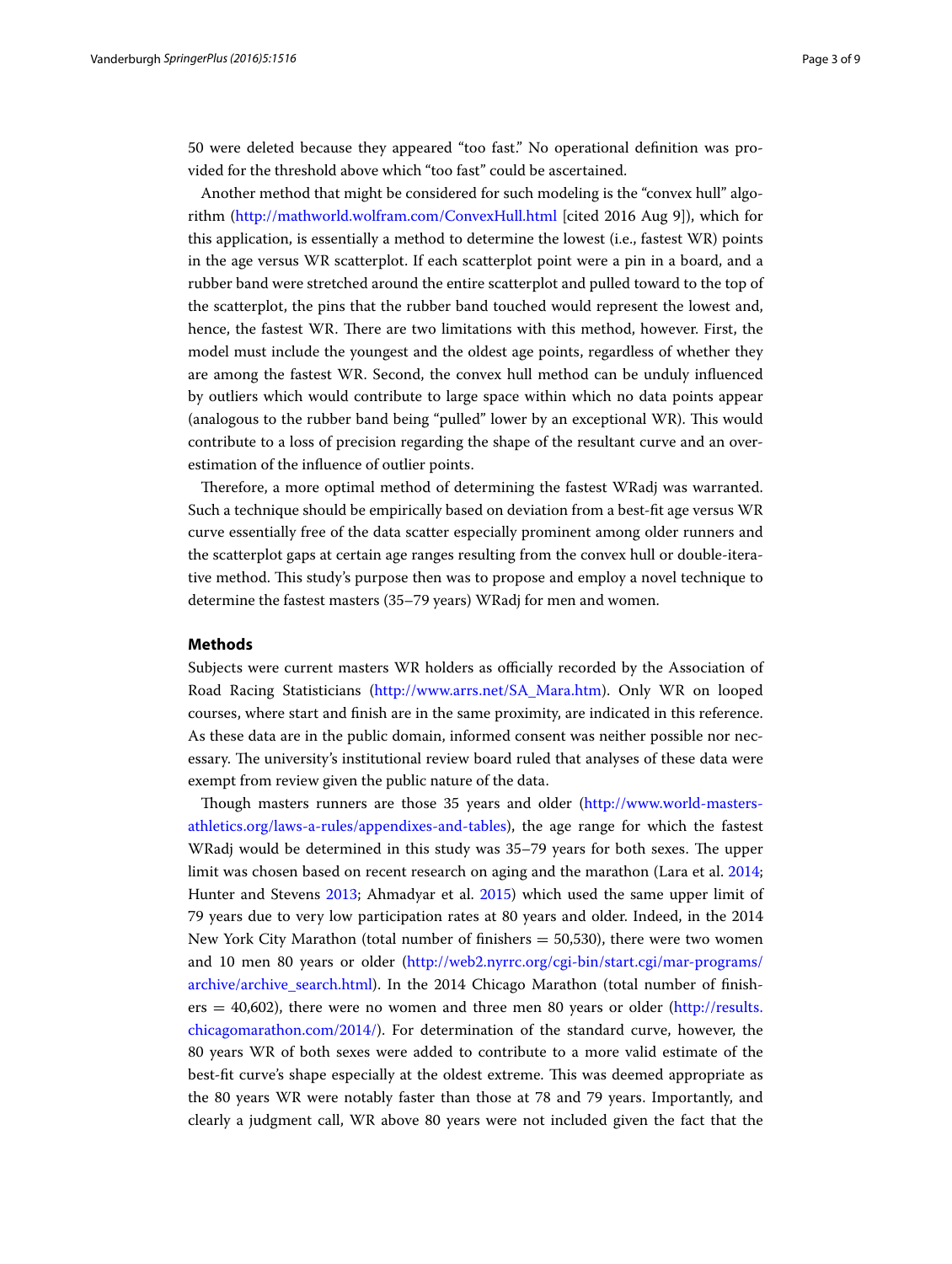corresponding WR would be substantial outliers, especially for women [\(http://www.](http://www.arrs.net/SA_Mara.htm) [arrs.net/SA\\_Mara.htm\)](http://www.arrs.net/SA_Mara.htm).

Similarly, to contribute to the accuracy of the best-fit standard curve's shape at the youngest masters 35–39 age group, 29–34 and 30–34 age groups were added to the women's and men's samples, respectively. The youngest age of 29 and 30 years corresponded to the ages of the open WR holders. In short, the sample from which the standard curves were developed would include 11 age groups but the sample from which WRadj was determined was comprised of nine age groups, specifically 35–39, 40–44, 45–49, 50–54, 55–59, 60–64, 65–69, 70–74, and 75–79 years.

Age versus WR scatterplots were generated and best-fit 2nd order polynomial prediction curves, WRpred1, were determined for each. Fundamentally, such curves become the standard by which WRadj can be evaluated. Points above the line would be considered "age-adjusted slower" because they are slower than that predicted by the curve. Points below the line, then, would represent the fastest age-adjusted times. Furthermore, the ratio of WR/WRpred, essentially the deviation from the expected WR at a particular age, would be an indication of how far below the curve, thus allowing precise comparisons of age-adjusted performance.

In this case, based on previous age versus WR plots for men and women, 35–80 years (Vanderburgh [2015a](#page-8-5)), both scatterplots were expected to demonstrate a high degree of scatter above and below the WRpred1 curves among the older runners. This scatter would present an important limitation: since deviation below the WRpred1 curve denotes the fastest WRadj and would be largest among the older runners, then the fastest WRadj would be among the oldest WR holders. Because of the scatter above the curve, the slowest WRadj would also come from the oldest WR holders. In short, the best-fit curve, WRpred1, imposes a bias against younger WR holders, who would have virtually no chance of having the fastest WRadj.

To mitigate this age bias, an iterative process of curve-fitting was employed. Specifically, a new subsample of WR holders was constituted, corresponding to those with the lowest WR/WRpred1 ratio within each of the 11 age groups. A new age versus WR scatterplot from the subsample  $(N = 11)$  was used to form a new best-fit curve, WRpred2. Conceptually, this new curve would be a more accurate and precise representation of the "true" age versus WR relationship as it consists of only the fastest age-adjusted WR performances. Noteworthy was the selection of the lowest WR/WRpred1 ratios, not the fastest WR within each age group to develop the new subsample. This was because the metric for fastest WRadj was, in fact, the WR/WRpred1 ratio, not fastest WR.

Finally, WRadj was calculated as the WR/WRpred2 ratio for each masters WR holder, 35–79 years, multiplied by the WRpred2 for the open WR holder of each sex. Elimination of age bias in favor of older runners was determined by comparison of the Pearson correlation coefficients for age versus WR/WRpred1 and age versus WR/WRpred2. A rank order indicated the top ten fastest WRadj in each sex. Operationally, then, WRadj was the percent deviation from the predicted WR curve (WRpred2) multiplied by the predicted open WR. WRadj could be interpreted, then, as the actual time a WR holder, based on his/her current WR, would achieve if he/she "turned back the clock" to the age of the open WR holder, 29 years for women and 30 years for men [\(http://www.arrs.net/](http://www.arrs.net/SA_Mara.htm) [SA\\_Mara.htm](http://www.arrs.net/SA_Mara.htm)).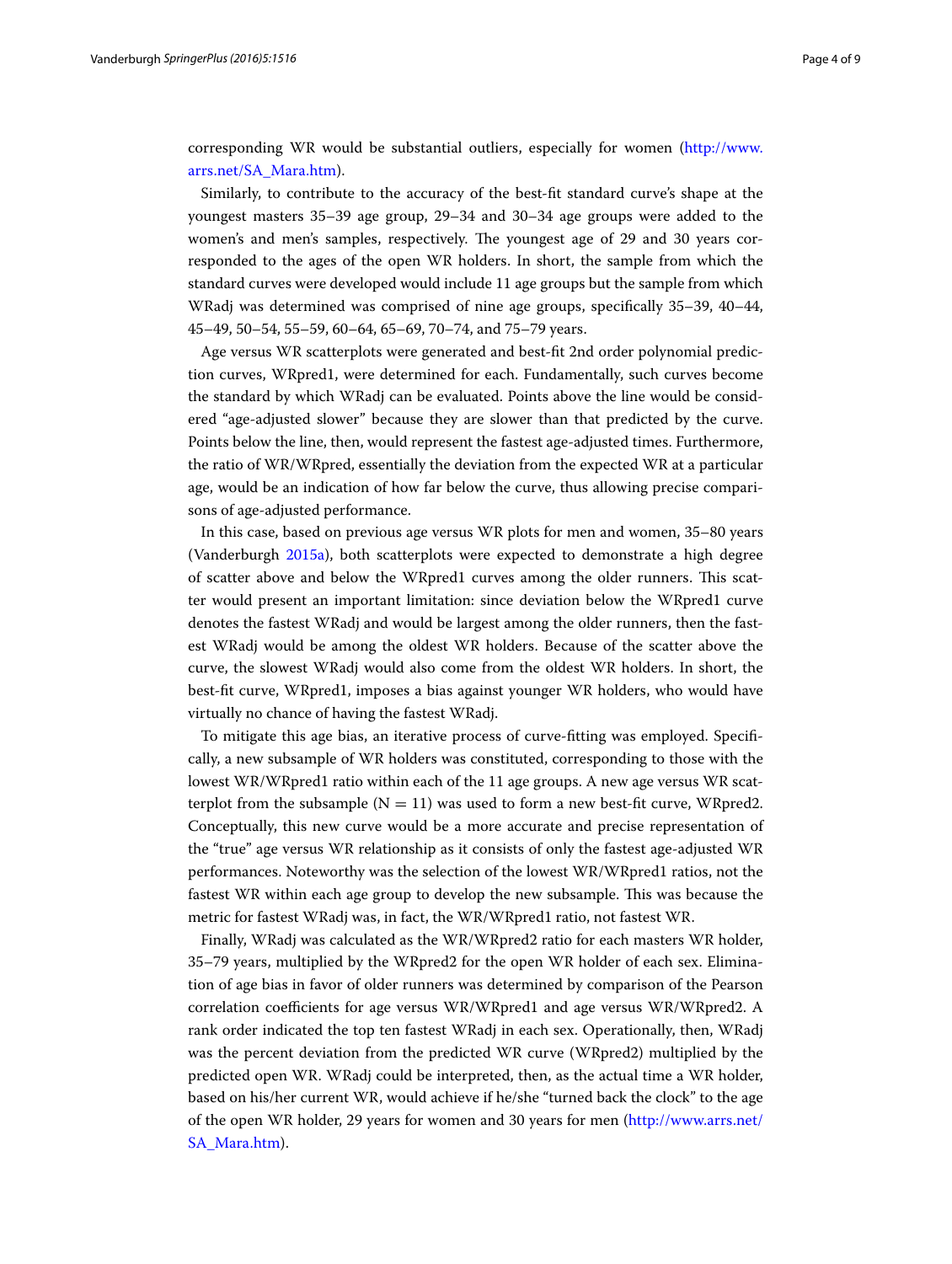## **Results**

In Fig. [1,](#page-4-0) the scatterplots of age versus WR for the 11 age groups, data points exhibited the expected scatter above and below the best-fit curve (WRpred1) particularly among the oldest runners. Since largest percent distance below the curve corresponded to the fastest WRadj then visual inspection of Fig. [1](#page-4-0) suggested a bias in favor of older younger runners in the determination of the fastest WRadj for either sex. Pearson correlation coefficients of age versus WR/WRpred1 for the 20 lowest ratios of each sex confirmed the bias ( $r = 0.56$  for women and 0.53 for men,  $p < 0.01$  for both). The same correlation coefficients for age versus WR/WRpred2, however, suggested reduction of the bias  $(r = 0.09$  for women and 0.33 for men,  $p > 0.10$  for both). The 20 lowest ratios were used because the scatter below the curve is where increasing age would be associated with faster WRadj in WRpred1—where the bias matters (i.e., bias amongst the slowest WRadj is inconsequential). Above the curve, where the slower WRadj holders are, one would expect WRadj would be slower with increasing age. To include all WR holders would cancel out the correlations to essentially zero. As expected, the subsample's WRpred2 fit improved from WRpred1 ( $R^2 = 0.990$  vs. 0.916 for women and 0.992 vs. 0.901 for men,  $p < 0.001$  for both). The equations for WRpred2 were:

<span id="page-4-1"></span>Women: WRpred2 = 
$$
0.0000308562 \times \text{Age}^2 - 0.0018125288
$$

\n $\times \text{Age} + 0.121203508$ 

$$
Men: WRpred2 = 0.0000137573 \times Age^{2} - 0.0005140915
$$
  
× Age + 0.0879275237 (2)

The large number of decimal places was necessary for the precision of the WRpred2 curves, especially with the characteristic exponents. As expected, due to the mandatory selection of the lowest WR/WRpred1 values within each age group, the largest age gaps with no data points were 9 years, each occurring only once within each sex.

<span id="page-4-0"></span>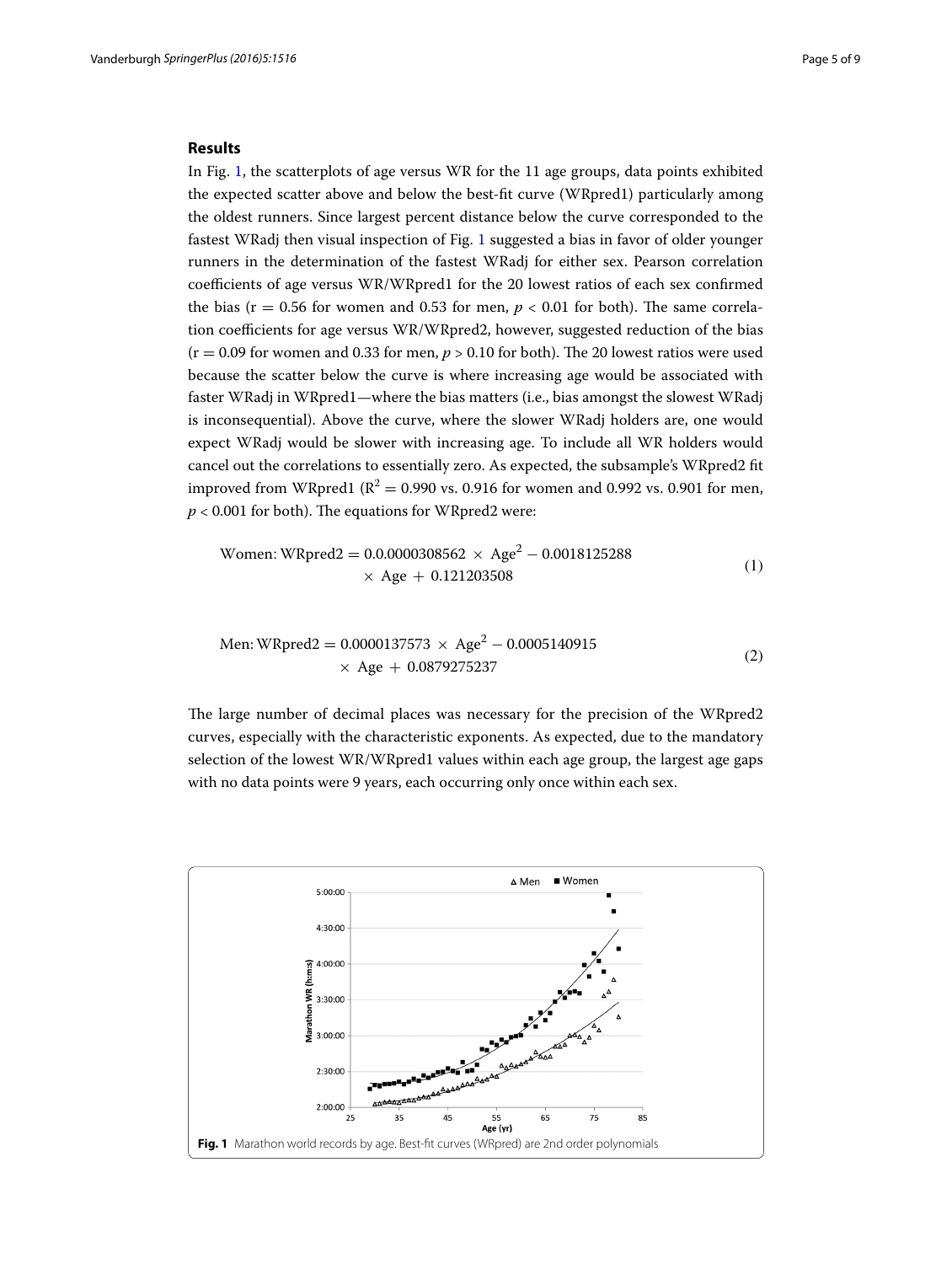WRadj was calculated for each WR holder 35–79 years, using the open WRpred2 of 2:16:13 for women and 2:02:14 for men multiplied by WR/WRpred2. Figure [2](#page-5-0) shows the resultant best-fit curve, WRpred2, superimposed over the scatterplot of age versus WR for each marathoner in the 11 age groups. Data points corresponding to the lowest "altitude" relative to the standard curve are those with the fastest WRadj times. Therefore, Tatyana Pozdniakova (50 years,  $WR = 2:31:05$ , WRadj = 2:12:40) and Ed Whitlock (73 years,  $WR = 2:54:48$ , WRadj = 1:59:57) are the fastest WRadj holders of all time for women and men, respectively. The resulting top ten WRadj of all time for the 35–79 years masters age range are labeled within Fig. [2](#page-5-0) and detailed in Table [1.](#page-6-0)

## **Discussion**

This best-fit iterative method demonstrates a statistically sound and replicable technique to determine not only the fastest WRadj but to rank order all WR holders by WRadj as well. The key innovation is determining WRadj using a standard curve that more closely conforms to the upper limits of performance among master's runners by using only the fastest WR/WRpred1 ratios within each age group. Figure [2](#page-5-0) provides a graphic representation of the effects of the technique: the revised best-fit curve shifts down and to the right thus capturing the "fastest of the fastest" age-adjusted marathoners. With one data point for each age group constituting the scatterplot, the resulting best-fit curve is less likely to be influenced by outliers than the convex hull method.

<span id="page-5-0"></span>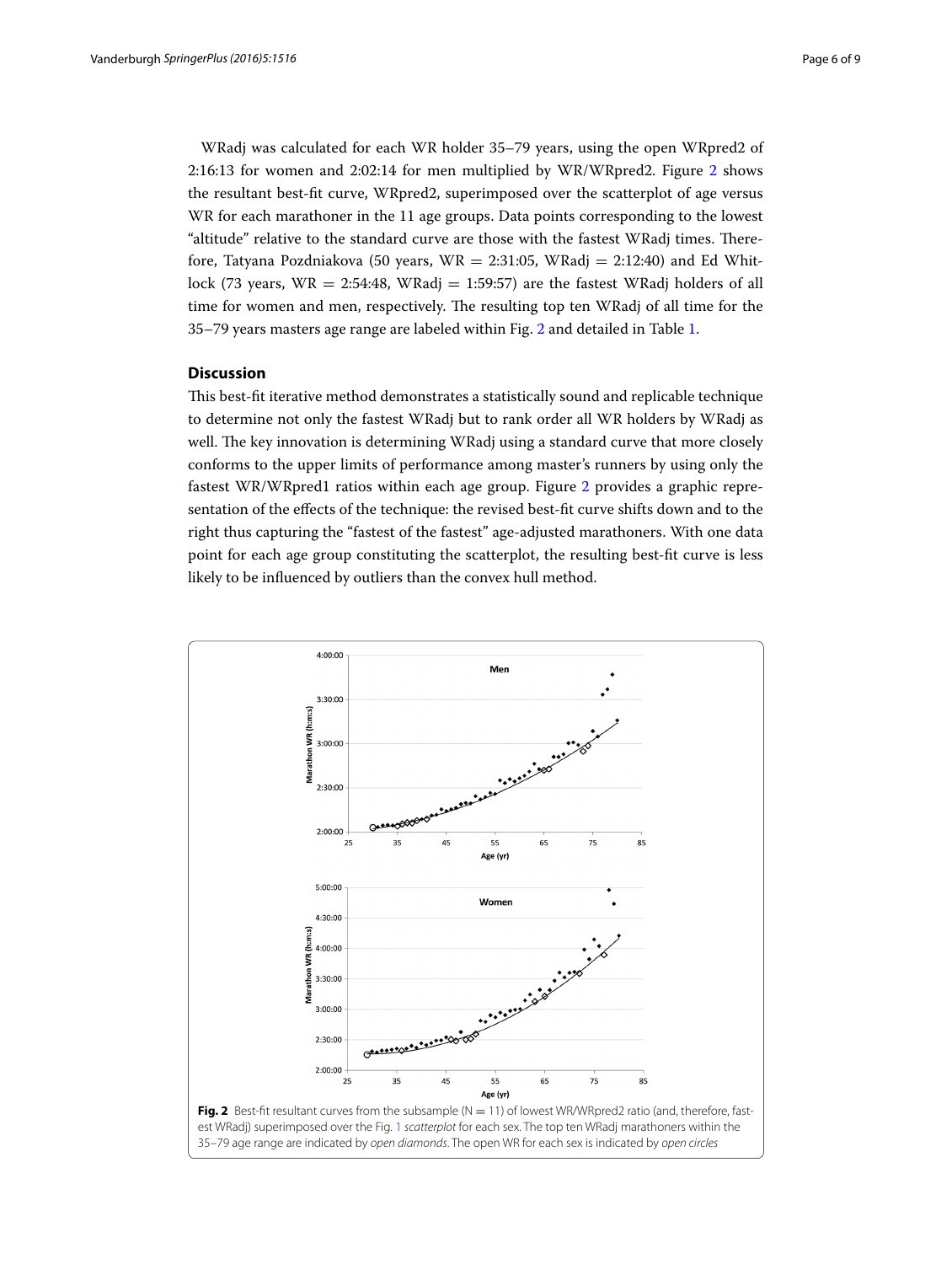| Rank           | Name                | Date set    | Location         | Age | Actual  | WR/WRpred2 | WRadj   |
|----------------|---------------------|-------------|------------------|-----|---------|------------|---------|
| Women          |                     |             |                  |     |         |            |         |
| 1              | Tatyana Pozdniakova | 6-Mar-05    | Los Angeles, USA | 50  | 2:31:05 | 0.9740193  | 2:12:40 |
| 2              | Tatyana Pozdniakova | 7-Mar-04    | Los Angeles, USA | 49  | 2:30:17 | 0.9801653  | 2:13:30 |
| 3              | Yoko Nakano         | 23-Nov-12   | Otawara, JPN     | 77  | 3:53:42 | 0.9860649  | 2:14:19 |
| $\overline{4}$ | Tatyana Pozdniakova | 19-Mar-06   | Los Angeles, USA | 51  | 2:35:46 | 0.9922014  | 2:15:09 |
| 5              | Tatyana Pozdniakova | 13-Oct-02   | Providence, USA  | 47  | 2:29:00 | 0.9931888  | 2:15:17 |
| 6              | Helga Miketta       | 13-Oct-13   | Essen, DEU       | 72  | 3:35:29 | 0.9932380  | 2:15:17 |
| 7              | Emmi Lüthi          | 26-Apr-09   | Zurich, CHE      | 65  | 3:12:57 | 1.0017334  | 2:16:27 |
| 8              | Emmi Lüthi          | 28-Oct-07   | Luzern, CHE      | 63  | 3:07:48 | 1.0072151  | 2:17:12 |
| 9              | Irina Mikitenko     | 28-Sep-08   | Berlin, DEU      | 36  | 2:19:18 | 1.0083242  | 2:17:21 |
| 10             | Tatyana Pozdniakova | $3-Mar-02$  | Los Angeles, USA | 46  | 2:30:26 | 1.0130790  | 2:17:59 |
| Men            |                     |             |                  |     |         |            |         |
| 1              | Ed Whitlock         | 26-Sep-04   | Toronto, CN      | 73  | 2:54:48 | 0.9812516  | 1:59:57 |
| $\overline{2}$ | Ed Whitlock         | 10-Apr-05   | Rotterdam, NED   | 74  | 2:58:40 | 0.9908487  | 2:01:07 |
| 3              | Haile Gebreselasie  | 28-Sep-08   | Berlin, DEU      | 35  | 2:03:58 | 0.9919445  | 2:01:15 |
| $\overline{4}$ | Mariko Kipchumba    | 21-Oct-12   | Reims, FR        | 38  | 2:06:05 | 0.9920711  | 2:01:16 |
| 5              | Clive Davies        | 13-Sep-81   | Eugene, USA      | 66  | 2:42:49 | 0.9924742  | 2:01:19 |
| 6              | Kenneth Mungara     | $5$ -Jul-15 | Gold Coast, AUS  | 41  | 2:08:42 | 0.9933218  | 2:01:25 |
| 7              | Derek Turnbull      | 12-Apr-92   | London, ENG      | 65  | 2:41:57 | 0.9984809  | 2:02:03 |
| 8              | Jaouad Gharib       | 26-Apr-09   | London, ENG      | 36  | 2:05:27 | 0.9984906  | 2:02:03 |
| 9              | Jaouad Gharib       | 22-Apr-12   | London, ENG      | 39  | 2:07:44 | 0.9988831  | 2:02:06 |
| 10             | Mark Kosgei         | 27-Oct-13   | Frankfurt, DEU   | 37  | 2:06:16 | 0.9993758  | 2:02:10 |

<span id="page-6-0"></span>**Table 1 Fastest age-adjusted marathon world records (WRadj)**

As expected, the convex hull method, applied to the present data, yielded seven data points for each sex, which contributed to large spaces between certain points: 14 and 15 years for women and 11 and 14 years for men. In terms of ordinal ranking of WRadj for women, both methods included the three of the same marathoners but the rankings were different for each ranking, 1st through 5th. For men, both methods shared the same four marathoners but rankings were different for two places. Furthermore, an example difference for each sex between the two models was calculated. For women, the top-ranked WRadj woman (50 years) in the present iterative model, was 99 s faster than the second place woman (77 years), whereas the convex hull indicated that the 77 years woman was 6 s faster than the 50 years woman—an overall difference of 105 s. The first and second-ranked WRadj man (73 and 35 years in both methods) had an advantage of 63 s with the convex hull model and 80 s with the present model—a difference of 17 s. From these analyses, one cannot conclude that one model is more valid than the other. However, because the present iterative method included all seven of the convex hull data points and four additional for each sex, one might conclude that the present model exhibited more precision and less effects of outliers than that of the convex hull.

Another relevant characteristic of this iterative methodology was that the key metric for WRadj was a ratio of WR/WRpred2. This meant that the selection of the 11 subjects of the subsample was also based on the same corresponding ratio, WR/WRpred1, not the fastest WR, within each masters age category. The importance of this distinction can be illustrated with an example. Among women 45–49 years, the fastest WR was 2:29:08 (45 years, WR/WRpred1 ratio  $= 1.0234$ ) yet the lowest ratio in that age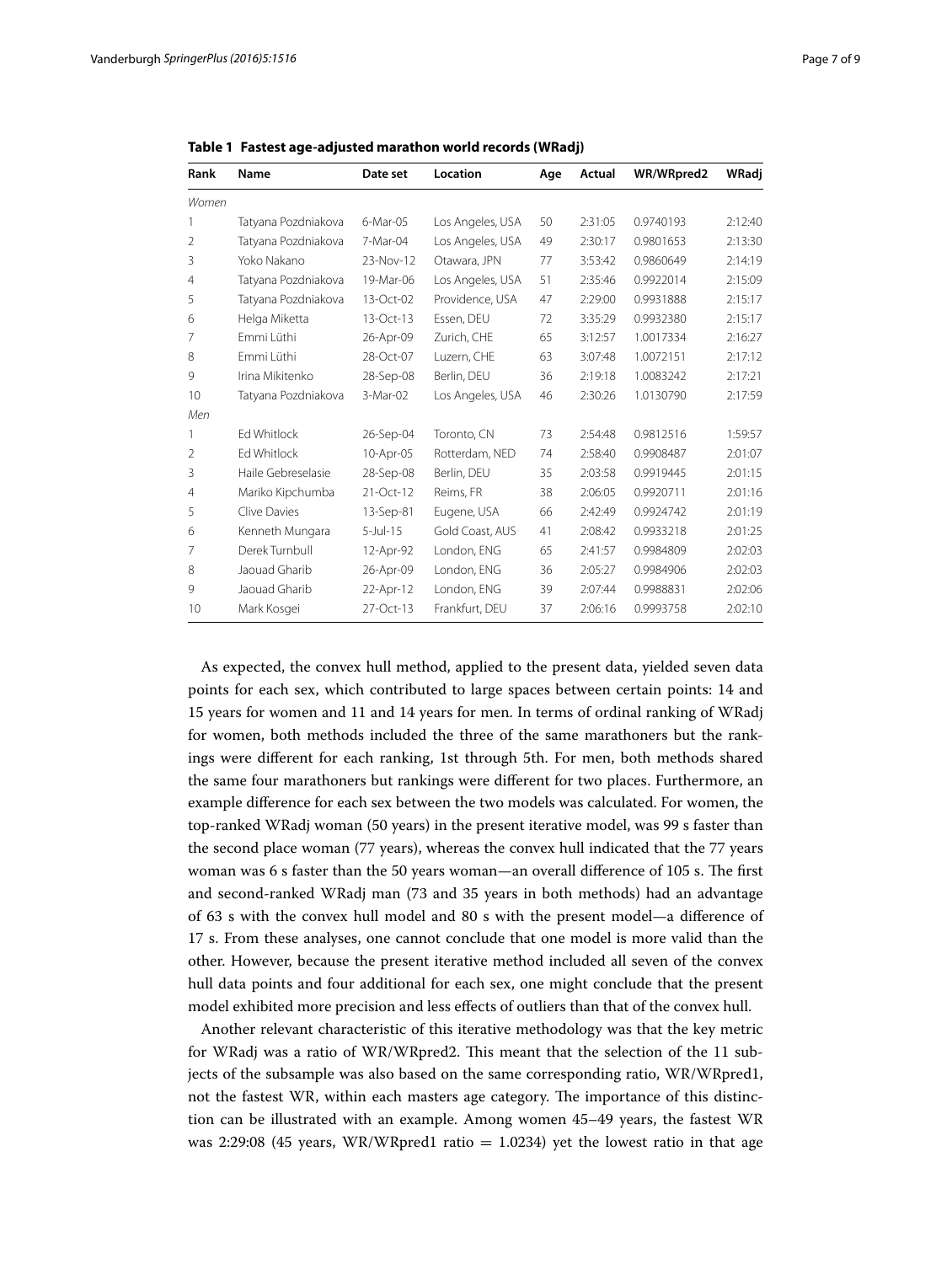group corresponded to a 49 years woman whose WR was 2:35:49 (WR/WRpred1ra $t$  tio  $= 0.9644$ ). The 45 years woman's ratio indicated that her WR was actually slower than that predicted by the WRpred1 curve. In fact, the 49 years old woman actually earned second place among all women WR holders for her WRadj of 2:13:30, compared with that of the 45 years runner, 2:21:22.

Another advantage of this technique was that it selected the fastest among the entire sample of WR holders from ages 35–79, not just from the subsample of fastest WRadj within each age category. To do the latter would have omitted the women's 4th and 5th and the men's 2nd, 8th, 9th and 10th place finishers from Table [1](#page-6-0). The only utility of the subsample was to establish WRpred2, the "bar" against which all WR holders would be evaluated.

Perhaps peculiar is the finding that the slope of the curve is quite sensitive to age differences. For example, Tatyana Pozdniakova's 1st place (Table [1](#page-6-0)) 2:31:05 at age 50 actually shows a faster WRadj than that of her 2:30:17 performance at age 49. In this case, 1 year of age difference contributed to an *actual* difference of 48 s but a *predicted* difference of 108 s. Therefore, her performance at 50 years yielded a lower WR/WRpred ratio—the very ratio used to rank WRadj among WR holders. Figure [2](#page-5-0) depicts this phenomenon in that the data point at 50 years is slightly lower below the line than that of 49 years.

A useful characteristic of the WRpred2 standard curve (Eq. [1\)](#page-4-1) is that it can be used to compare any masters marathon performances of recreational runners. Instead of using WR, one can use actual marathon run time (MRT) to compute the ratio, MRT/ WRpred2, with smaller number indicating faster age-adjusted performance. Furthermore, unlike the ratio employed in the WMA standards, the present method is empirically and algorithmically determined, not by a best-guess method upon which WMA standards appear to be based.

Since the common unit of measure for both sexes is variance from the predicted WR, the WR/WRpred2 ratio can be used to compare male with female WR performances. Important to note is the fact that the WR/WRpred2 ratio is appropriate for betweensex comparison, not WRadj. The latter factors in the predicted open WR within each sex. In the present study, for example, Tatyana Pozdniakova (50 years,  $WR = 2:31:05$ , WRadj  $= 2:12:40$ , the fastest WRadj for women; had a smaller ratio than Ed Whitlock, her male counterpart (73 years, WR = 2:54:48, WRadj = 1:59:57), at 0.9740 and 0.9813, respectively. This suggests that Ms. Pozdniakova has the fastest age-adjusted marathon performance of all time. Within sex, however, WRadj provides a more meaningful or perhaps useful score than the WR/WRpred ratio alone as the h:m:s units of WRadj are interpretable by virtually any runner. As stated previously, it is a statistical estimate of what the WR holder would run if he/she were of the age of the open WR holder for that sex. Such an estimate has been published elsewhere (Vanderburgh and Laubach [2007](#page-8-4); Vanderburgh [2015a\)](#page-8-5).

Use of the present iterative technique to examine elite age-adjusted performances may also inform the study of the effect of aging on physical performance in a way that controls for confounding factors such as physical activity level, body composition, effort, etc. In other words, this technique may yield important information about the inevitable loss of function with age, or the physiological limits of human performance with age.